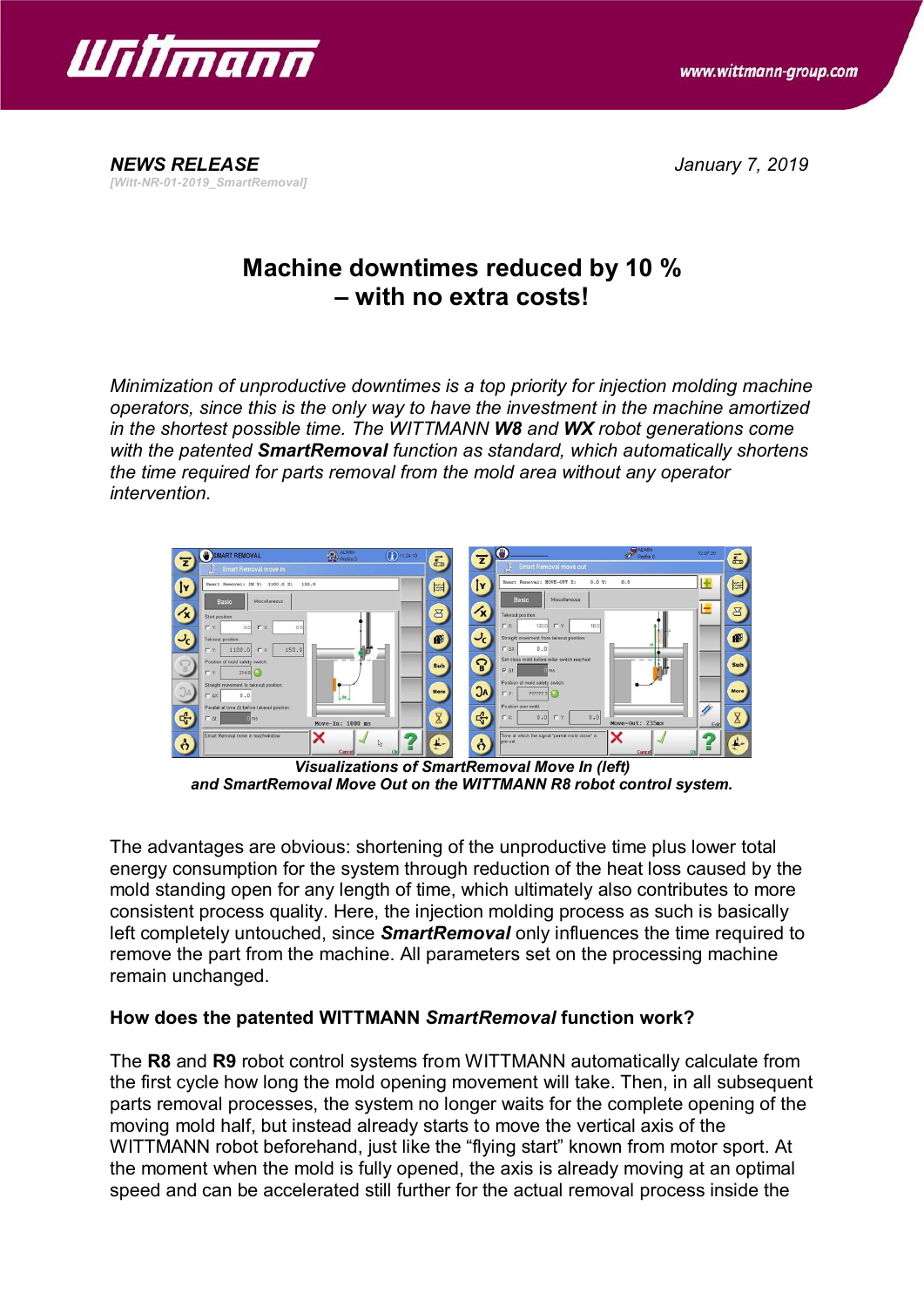

open mold area. So, in contrast to the conventional sequential removal process, the gripper of the robot arrives earlier at the position where the transfer of the molded part takes place.

The synchronization with the ejectors functions in a similar way. Based on previous automatic measurements, the WITTMANN robot already issues the ejector signal before it arrives at the parts removal position, so that when it reaches that position it can take over the parts directly without having to wait for the ejectors' response. This process is designated as "Move In". In the subsequent "Move Out" phase, the ideal timing to send the machine the "close mold" signal – before the WITTMANN robot has moved completely out of the mold area – is calculated in a similar way. The aim of these measures is to eliminate from the process the delays caused by electrical signal transmission. The patented *SmartRemoval* function is included in the standard scope of delivery for WITTMANN **R8** and **R9** control systems.

| SIMPLE-PICK-AND-PLACE.PRG<br>MANUAL MODE                                                                                                                                                                   | Operator<br>07:34 PM  | SIMPLE-PICK-AND-PLACE.PRG<br>MANUAL MODE                                                                                                                                                                         | Operator<br>07:34 PM |
|------------------------------------------------------------------------------------------------------------------------------------------------------------------------------------------------------------|-----------------------|------------------------------------------------------------------------------------------------------------------------------------------------------------------------------------------------------------------|----------------------|
| $\left( 2\right)$<br><b>SmartRemoval</b>                                                                                                                                                                   |                       | $\overline{?}$<br><b>SmartRemoval</b>                                                                                                                                                                            |                      |
| Move-In                                                                                                                                                                                                    | Move-Out              | Move-In                                                                                                                                                                                                          | Move-Out             |
|                                                                                                                                                                                                            |                       |                                                                                                                                                                                                                  |                      |
| UNITIANISTS   ENVERSIONAL                                                                                                                                                                                  |                       | UNIMARKA   ERSEKONTONIA                                                                                                                                                                                          |                      |
|                                                                                                                                                                                                            |                       |                                                                                                                                                                                                                  |                      |
| Axis sequence                                                                                                                                                                                              |                       | Axis sequence                                                                                                                                                                                                    |                      |
| Y-Aris<br>First move                                                                                                                                                                                       | ۷                     | First move<br>X-Axis                                                                                                                                                                                             | ۳                    |
| X-Axis<br>Second move                                                                                                                                                                                      | ٠                     | Y-Axis<br>Second move                                                                                                                                                                                            | ۰                    |
| <b>Takeout position</b>                                                                                                                                                                                    | $_{\odot}$<br>$+28$   | Position above mold                                                                                                                                                                                              | 123<br>$\circ$       |
| 1100.0<br>Y-Axis:                                                                                                                                                                                          |                       | 132.0<br>X-Axis                                                                                                                                                                                                  |                      |
| 150.0<br>X-Axis                                                                                                                                                                                            |                       | Y-Axis:<br>10.0                                                                                                                                                                                                  |                      |
|                                                                                                                                                                                                            |                       |                                                                                                                                                                                                                  |                      |
| <b>Distance</b>                                                                                                                                                                                            | $\circ$<br>125        | <b>Distance</b>                                                                                                                                                                                                  | 123<br>$\circ$       |
| The distance before the X-Takeout position, where the Y-Movement must be finsihed, in order for X to travel<br>to the takeout position with a straight movement.                                           |                       | The distance from the X-Takeout position, where the Y movement is started, after the X-Axis moved<br>away from its takeout position using a straight motion                                                      |                      |
| 0.0<br>$\Delta X$                                                                                                                                                                                          |                       | 0.0<br>AX                                                                                                                                                                                                        |                      |
| Time                                                                                                                                                                                                       | <b>Yat</b><br>$\circ$ | Time                                                                                                                                                                                                             | $+23$<br>O.          |
| This is the time before the takeout position is reached with Y and X, when the command SmartRemoval<br>acknowledges itself, thus starting the teach commands after itself, before it is actually finished. |                       | This is the time before the position above mold is reached, when the command SmartRemoval already turns<br>on the permit to close the mold, in order to eliminate any switching delays of the machine interface. |                      |
| 0.0 <sub>5</sub><br>Ab-                                                                                                                                                                                    |                       | 0.0 <sub>8</sub><br><b>At</b>                                                                                                                                                                                    |                      |
| 0126. SmartRemoval IN: Takeout position: Y: 1110.0<br>X: 150.0; AX: 0.0 R: At: 0.0 s                                                                                                                       | OK<br>Cancel          | 0126. SmartRemoval OUT: Position above mold: X 132.0<br>Y: 10.0; AX: 0.0 R: At: 0.0 s                                                                                                                            | OK<br>Cancel         |

*Input mask for SmartRemoval Move In (left) and SmartRemoval Move Out on the WITTMANN R9 robot control system.*

## **What savings are possible?**

In an identical program sequence with, say, 1.0 s parts removal time, 0.2 s can be saved by using a small robot from the **W818**\* series, that is, about 20%. With larger models, such as the WITTMANN **WX173**\*\* robot, a shortened parts removal time of 1.2 s instead of 1.7 s is reached in similar test arrangements, that is, a reduction of almost 30%!

*Remarks:*

- *\* Mainly for injection molding machines with 80 to 200 t clamping force.*
- *\*\* Mainly for injection molding machines with 600 to 2,400 t clamping force.*